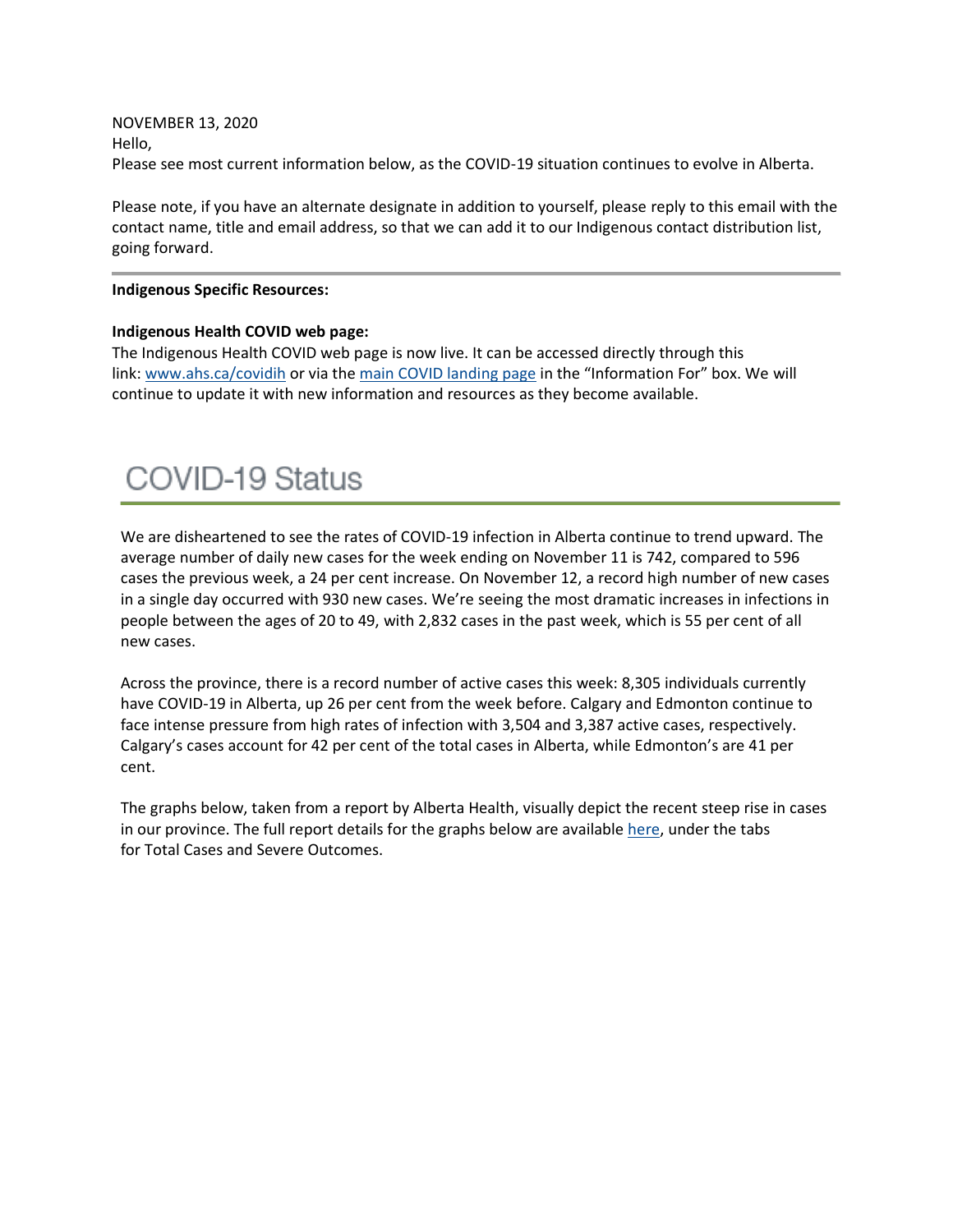



01 Nov

01 Sep

01 Oct

 $\mathbf{0}$ 

01 Apr

O1 May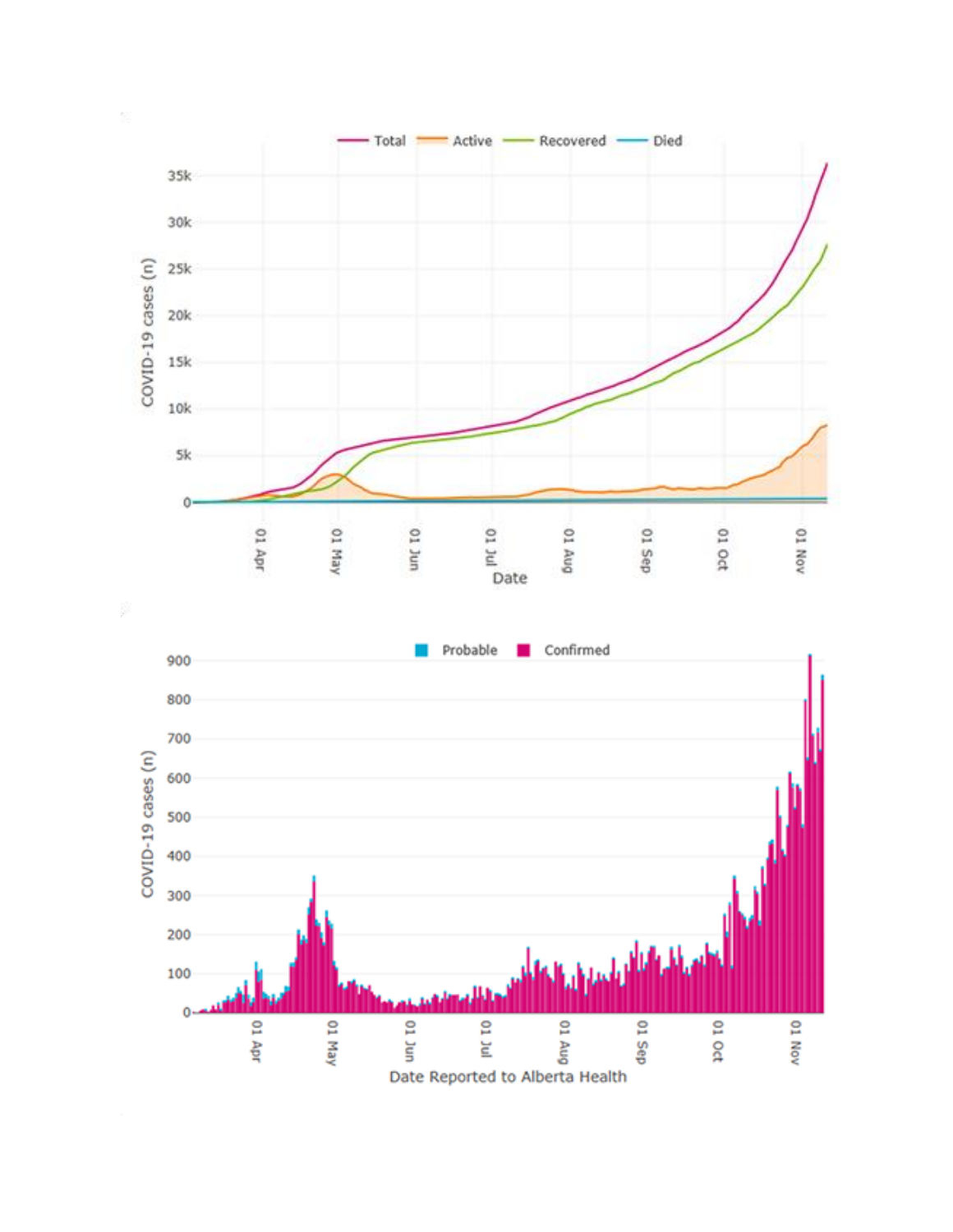### **Hospital Capacity**

The number of individuals being treated for COVID-19 in Alberta hospitals is also very concerning and continues to rise. On November 12, there were 240 individuals in Alberta hospitals – another record number - with 186 of those in non-intensive care units (ICUs) and 54 in ICUs. This is 46 per cent more hospital admissions than we had the week before, when there were 164 individuals in Alberta hospitals, with 130 of those in non-ICUs and 34 in ICUs.

As we see these numbers continue to rise we are carefully monitoring and managing our hospital and ICU capacity.

Currently, capacity at Edmonton and Calgary Zone hospitals is frequently exceeding 100 per cent. Some units are seeing occupancy as high as 125 per cent. Much of this is being driven by the need to isolate COVID-positive or likely COVID-positive patients or close contacts. Between Calgary and Edmonton, we have about 800 isolation beds, however we are currently using about 1,200 isolation beds, meaning some beds in multi-bed rooms cannot be used.

In addition to this, more than 500 continuing care beds across all five AHS zones are currently closed due to site outbreaks. Patients who would normally be transferred from hospital to a continuing centre are having to wait longer in hospital. This also limits the number of available hospital beds.

For these reasons, AHS has already initiated new measures in Edmonton to reduce the strain on our hospitals.

In Edmonton, new surge capacity measures were put in place two weeks ago to better support safe patient care. This included postponing up to 30 per cent of scheduled, non-emergency surgeries, and some ambulatory care clinic visits. These measures allow frontline teams to be redeployed to other areas to meet demand and ease pressure points. Taking these steps has helped ease pressure, but we continue to work to meet the demands of capacity and find ways to reduce the pressure on our hospitals.

Calgary Zone and South Zone are planning additional surge capacity measures over the next 7-14 days.

Ultimately, we need Albertans to work hard to reduce the amount of COVID-19 transmission in our communities to ensure we have the capacity to care for those who need it most.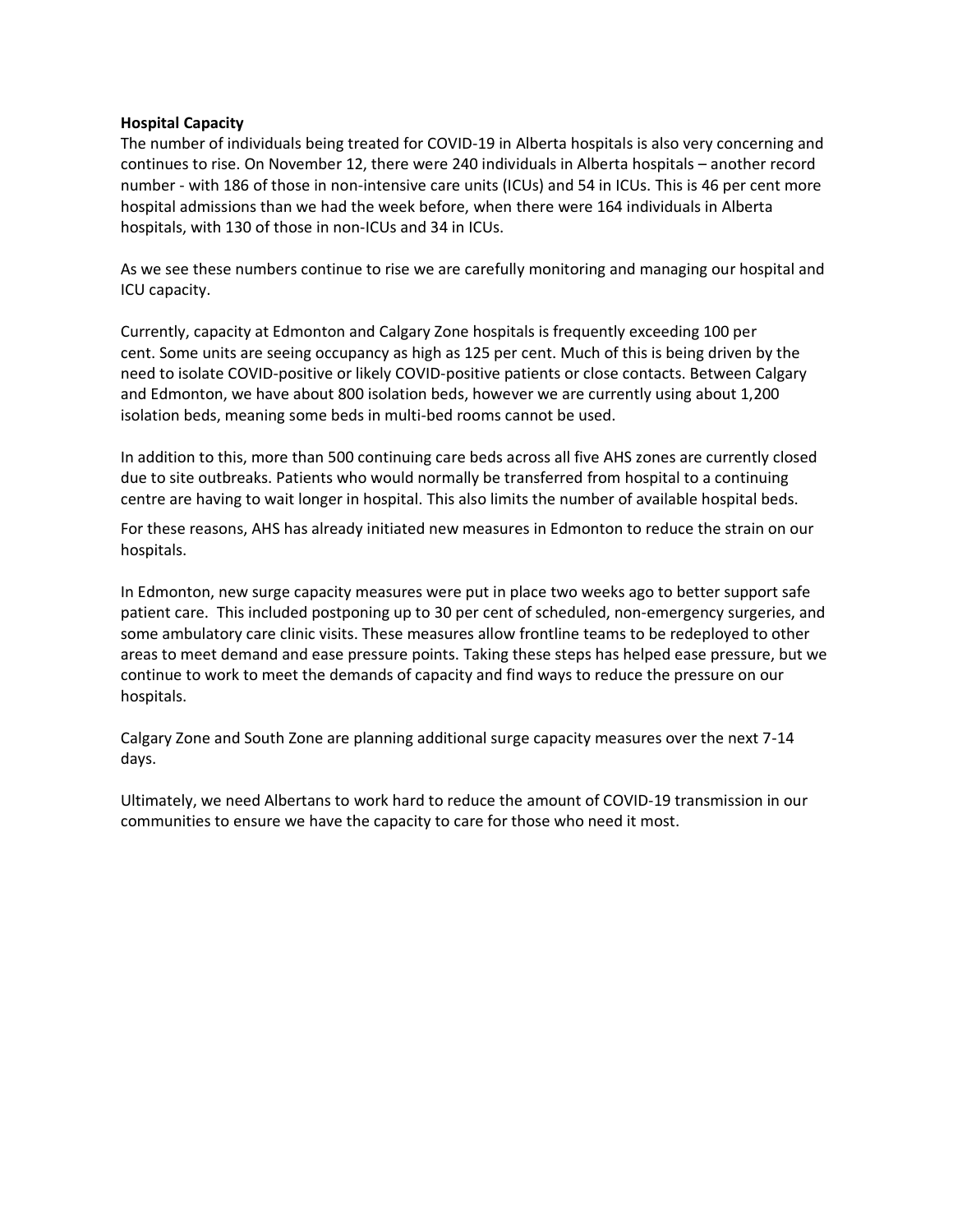

In total, since the start of the pandemic in this province, 393 Albertans have died from COVID-19, including 38 in the current week. We continue to extend our condolences to the families of these individuals, and to all who have lost loved ones during this time.

Here is some other notable information from this past week:

- · As of November 11, there has been a total of 36,405 cases of COVID-19 in Alberta, with a total of 1,308 individuals having been hospitalized. This is 3.6 individuals for every 100 cases. In all, 27,707 Albertans have recovered from COVID-19.
- As of November 12, AHS has confirmed 1,610 individuals with COVID-19 were present at schools while infectious or acquired the disease in the school setting. Currently, 597 out of 2,415 schools in the province have reported an individual has attended their school while infectious or had in-school transmission. The Edmonton Zone has the highest numbers of both in-school transmission and schools currently on alert, outbreak or watch.

Please note, we're unable to report on laboratory testing data of COVID-19 numbers this week due to technical issues at Alberta Health.

# Things You Need to Know

# **COVID-19 Testing For Healthcare Workers**

We continue to update the testing data for healthcare workers in the [AHS Healthcare Worker COVID-](https://tableau.albertahealthservices.ca/#/views/AHSEmployeePhysicianCOVID-19TestSurveillanceDashboard/Introduction?:iid=1)[19 Testing dashboard.](https://tableau.albertahealthservices.ca/#/views/AHSEmployeePhysicianCOVID-19TestSurveillanceDashboard/Introduction?:iid=1) These statistics provide the total number of AHS, Covenant Health and Alberta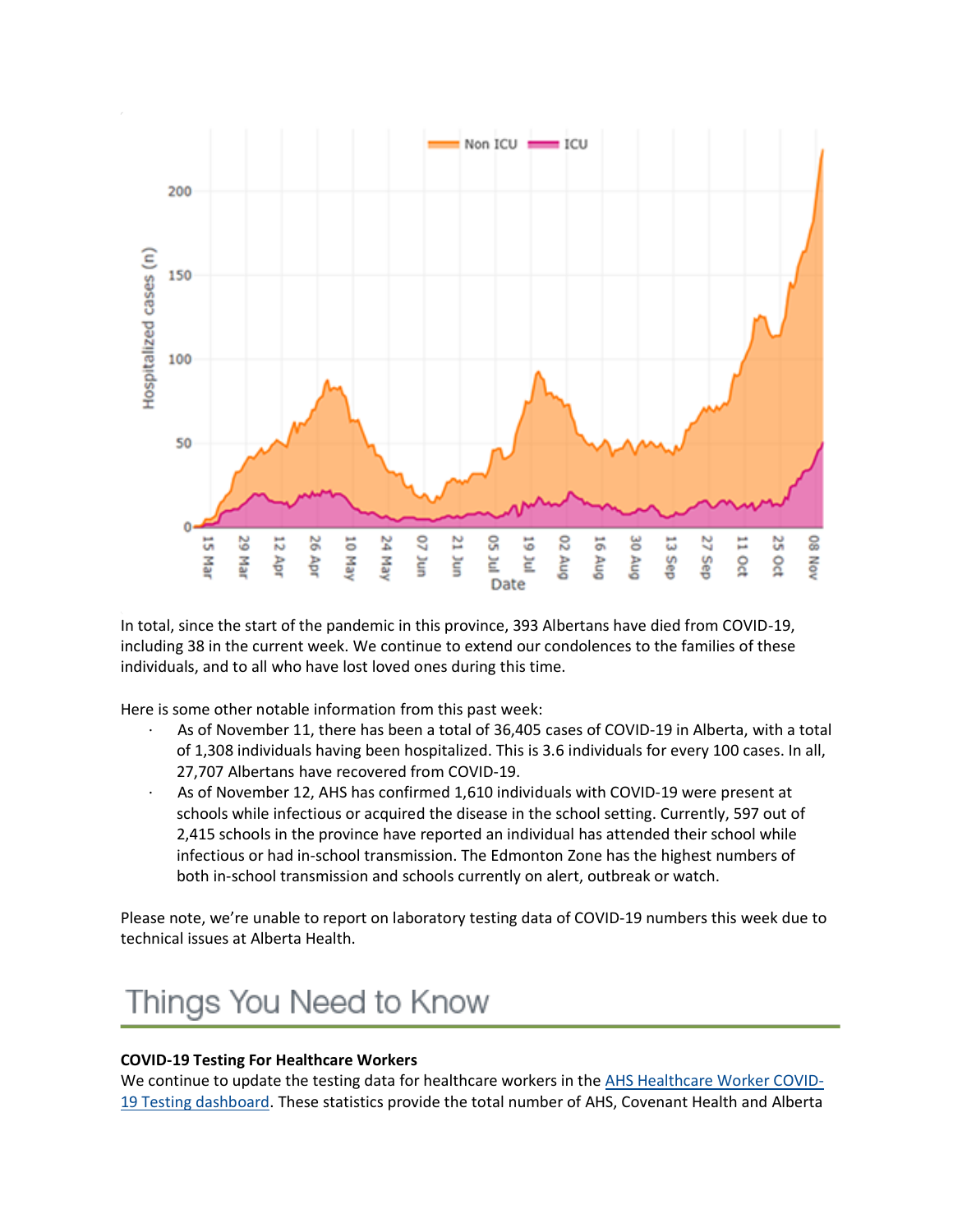Precision Laboratories (APL) employees and physicians tested, including a breakdown of the number of positive tests and those who have been confirmed to have been exposed in the workplace.

As of November 10:

- · 62,816 employees (AHS, APL and Covenant combined) have been tested for COVID-19 and, of those, 1,205 (or 1.92 per cent) have tested positive.
- Of the 651 employees who have tested positive and whose source of infection has been determined, 186 (or 28.6 per cent) acquired their infection through a workplace exposure. An additional 554 employees who have tested positive are still under investigation as to the source of infection.
- · 4,028 physicians (AHS, APL and Covenant combined) have been tested for COVID-19 and, of those, 64 (or 1.59 per cent) have tested positive.
- Of the 42 physicians who have tested positive and whose source of infection has been determined, seven (or 16.7 per cent) acquired their infection through a workplace exposure. An additional 22 physicians who have tested positive are still under investigation as to the source of infection.

For more information, see the AHS Healthcare Worker COVID-19 Testing [infographica](https://insite.albertahealthservices.ca/main/assets/tls/ep/tls-ep-covid-19-healthcare-worker-testing-infographic.pdf)nd [dashboard.](https://tableau.albertahealthservices.ca/#/views/AHSEmployeePhysicianCOVID-19TestSurveillanceDashboard/Introduction?:iid=1)

# **Alberta Government Introduces New COVID-19 Restrictions**

In an effort to reduce the spread of COVID-19 in Alberta, the Government of Alberta announced new restrictions to specific areas, business and activities in Alberta. Starting November 13, all restaurants, bars, lounges and pubs in [regions under enhanced status](https://www.alberta.ca/maps/covid-19-status-map.htm) must cease liquor sales by 10 p.m. and close by 11 p.m. This restriction will remain in place until November 27.

There will also be a two-week ban on indoor group fitness classes, team sport activities and group performance activities in Edmonton and surrounding areas, Calgary and surrounding areas, Grande Prairie, Fort McMurray, Red Deer and Lethbridge.

Additional public health measures will also be implemented in all regions under an enhanced status, including both voluntary and mandatory restrictions related to social gatherings, which will be in place until further notice:

- · Maximum attendance of 50 at wedding or funeral ceremonies. Like all social and family gatherings, receptions in association with these ceremonies are limited to 15 people.
- · It is recommended all faith-based activities limit attendance to one-third capacity per service
- Residents should not hold social gatherings within their homes and should not plan social gatherings outside their community
- · It is recommended employers in office settings implement measures to reduce the number of employees in the workplace at one time

AHS continues to ask those who are able to work from home within their role to do so until further notice. Remote staff should only enter the workplace if they receive approval from their leader and are aware of the safety requirements for their site.

More information about the new restrictions can be found, [here.](https://www.alberta.ca/release.cfm?xID=7568972979AB6-C710-8665-95A628DF4EBB5F51) There is also an at-a-glance resource regarding the new restrictions available, [here.](https://www.alberta.ca/enhanced-public-health-measures.aspx?utm_source=google&utm_medium=sem&utm_campaign=Covid19&utm_term=yeg-health-measures&utm_content=v1&gclid=CjwKCAiA17P9BRB2EiwAMvwNyMBoglPVzlXtwwydC40lEwkQRsS6Vqlxjqs7Dl_HBwx7YOcKKrCLqhoC_WsQAvD_BwE#toc-1)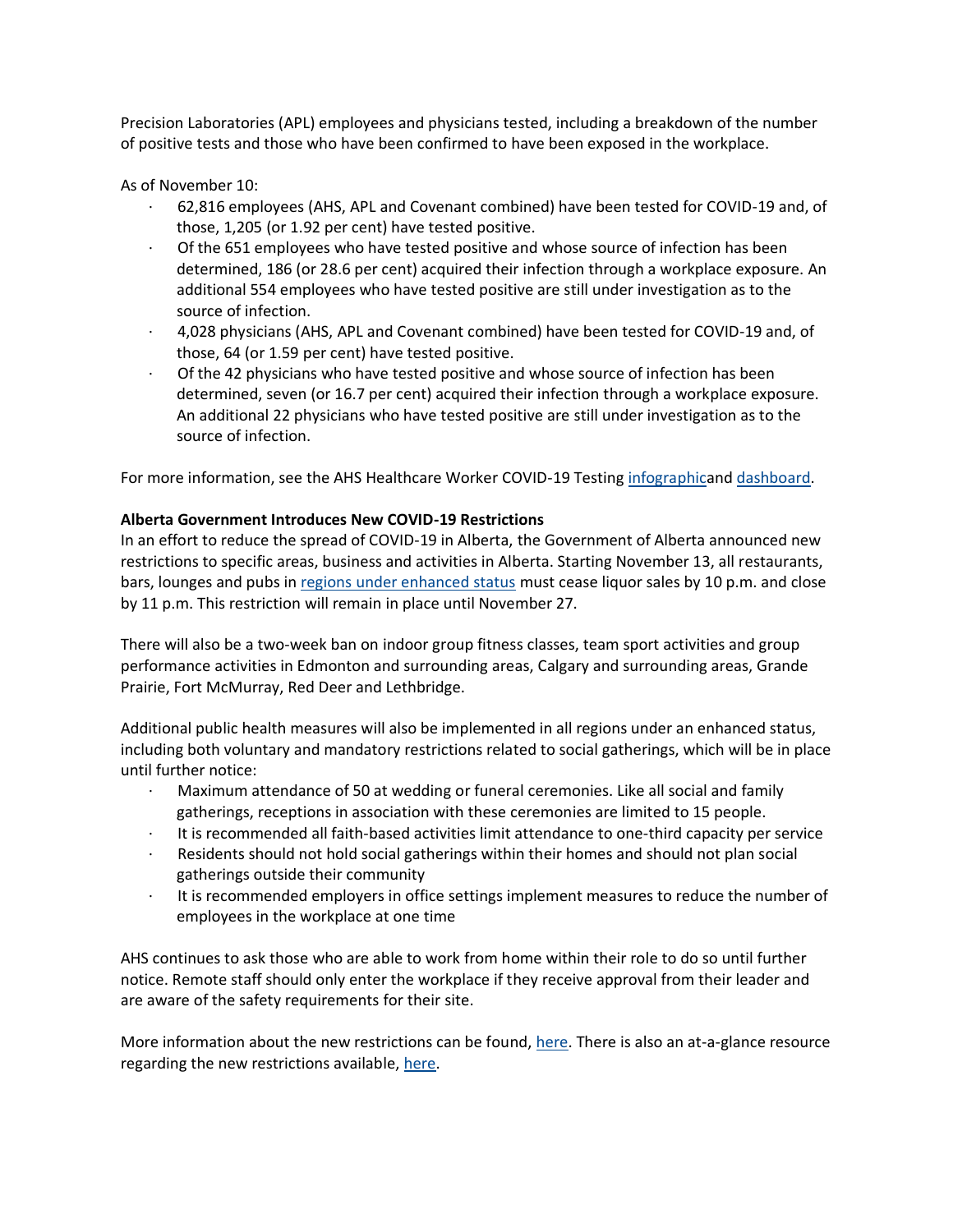All existing guidance and legal orders remain in place in all areas. Specific information related to your local community is available, [here.](https://www.alberta.ca/enhanced-public-health-measures.aspx#toc-2)

#### **Contact Tracing Update**

Efficient identification and notification of close contacts of COVID-19 remains critical to Alberta's fight against COVID-19. Rapid notification of close contacts ensures that those exposed can isolate and get tested before potentially spreading disease to others.

Yesterday, a new Alberta Health Services online tool was announced, that will allow automated texting of close contacts of positive COVID-19 cases in our province.

Albertans who receive a positive COVID-19 result will now be asked to immediately visit [ahs.ca/closecontacts](http://www.ahs.ca/closecontacts) and click on the COVID-19 Close Contact Tool, where they will enter information, including phone numbers of known close contacts. Once submitted, our contact tracing team will review all close contacts with the positive case, and an automated text message notification, including additional guidance and instructions, will be delivered to all close contacts whose phone numbers are provided.

The confidentiality of positive cases will be protected – they will not be identified in these text messages.

This tool will further support Albertans as they collaborate with our Contact Tracing team on notification of close contacts. It will also improve the efficiency of contact notifications.

As announced on [November 5,](https://www.albertahealthservices.ca/news/Page15694.aspx) AHS will also continue to directly contact all close contacts of cases in healthcare workers, minors (parents will be notified if their child has been exposed in a school setting), and individuals who live or work within congregate or communal facilities, through either phone or email.

School-related contacts will continue to receive email notification from AHS, and workplaces and [organizers of events](http://www.ahs.ca/events) of 10 or more attendees will also still be asked to notify the appropriate staff and all attendees, respectively.

In addition to this new online tool, AHS has also posted 425 new positions for hiring onto the contact tracing team. All positions can be viewed online a[tahs.ca/contacttracingjobs.](http://www.ahs.ca/contacttracingjobs)

We also encourage Albertans to download the Alberta Trace Together app, which provides our contact tracing teams with another source of information when working with Albertans to identify close contacts.

COVID-19 continues to affect our lives, and our health system. Many of you are asked questions by friends, colleagues and patients, about the latest news on COVID-19. Your willingness to share information helps ensure all Albertans are informed. We thank you for that, and are here to support you. Further information on contact tracing for Albertans can be found at [ahs.ca/closecontacts.](http://www.ahs.ca/closecontacts)

As we work to deploy information, innovative approaches and new staff, it also remains critical that all Albertans limit their social bubble, and follow all other public health guidance.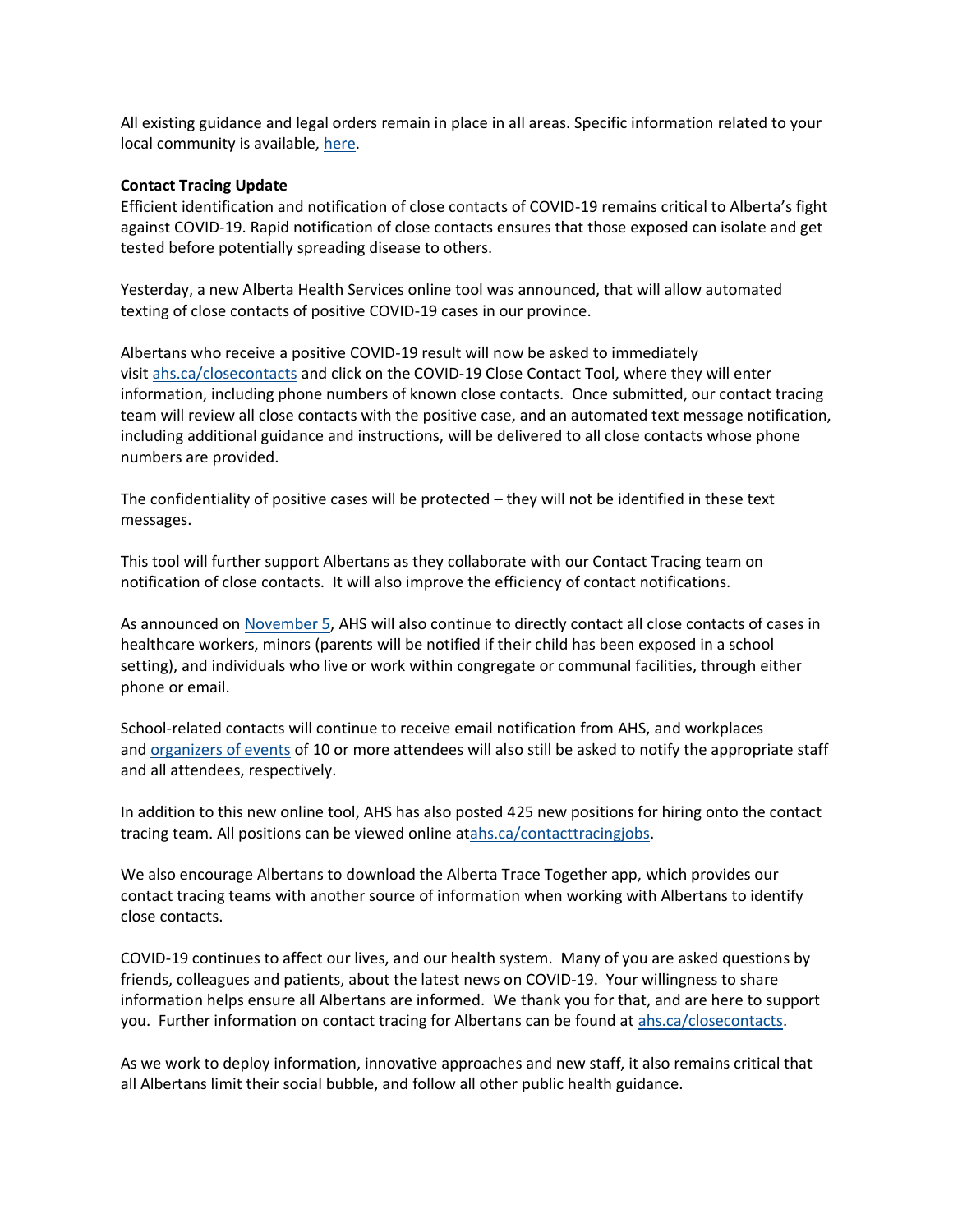This includes all of us. To the extent that we each limit the number of contacts we have now, and stringently follow public health and workplace guidance, we can each directly impact the days and weeks ahead.

Thank you for all you are doing to protect each other and all Albertans from COVID-19.

# **Updates to Designated/Family Support and Visitor Access in AHS Acute Care Facilities**

Effective November 16, access to AHS acute care sites for the purposes of visitation is limited to designated family/support persons. Visitor access is restricted for patients at end-of-life and for those receiving critical care for a life-threatening illness. Exceptions will be made for faith/religious leaders, elders, an elder's helper, traditional knowledge keeper or legal supports who are requested by the patient or alternate decision-maker. These visits must be booked in advance with the service area.

This decision was not made lightly. We must do all we can to protect our patients, and the staff caring for them. We recognize that family and loved ones play an important role in the emotional and physical well-being of our patients, and will work with families and facilities to continue to support virtual visitation.

We are also encouraging staff, patients/residents, and designated family/support persons to work together to reduce the amount of time spent in AHS facilities by considering what support needs to be provided in person and what can be provided virtually. Designated family/support persons should assess their risk of exposure and transmission of COVID-19 before they enter an AHS site. To support this, we have created two brochures for designated family/support persons: Know Your [Risk](https://www.albertahealthservices.ca/assets/info/ppih/if-ppih-covid-19-dfsp-know-your-risk.pdf) and [Know Your Role.](https://www.albertahealthservices.ca/assets/info/ppih/if-ppih-covid-19-dfsp-know-your-role.pdf)

As we continue to see a rise in COVID-19 cases across the province, changes have been made to the [AHS Designated Family/Support and Visitor Access Guidancei](https://www.albertahealthservices.ca/assets/healthinfo/ipc/hi-ipc-covid19-infosht-visiting-pts-pandemic.pdf)ncluding ambulatory appointments (for both pediatrics and adults), replacement support persons, outdoor visitation, patient off-site passes and Indigenous considerations during a patient's care journey. More information is available at [ahs.ca/visitation.](https://www.albertahealthservices.ca/topics/Page17001.aspx)

#### **Updates to the Return to Work Decision Chart and Guide**

Effectively immediately, healthcare workers who have tested positive for COVID-19 will be able to return to work 10 days after the onset of their symptoms or once their symptoms have resolved, whichever is longer. Staff who are asymptomatic can return to work 10 days after the date of the positive test. This new direction has been updated in the [Return to Work Decision Chart](https://www.albertahealthservices.ca/assets/info/ppih/if-ppih-covid-19-return-to-work-decision-chart-healthcare-worker.pdf) and Return to [Work Guide.](https://www.albertahealthservices.ca/assets/info/ppih/if-ppih-covid-19-return-to-work-guide-ahs-healthcare-worker.pdfhttps:/www.albertahealthservices.ca/assets/info/ppih/if-ppih-covid-19-return-to-work-guide-ahs-healthcare-worker.pdf)

If you have experienced any symptoms, been required to self-isolate, or been tested for COVID-19, the Return to Work Decision Chart and Guide provide advice you can use to discuss the timing of your return with your manager. Safety is the most important thing during the COVID-19 pandemic. We want our people returning to work only when they are healthy and fit for work to ensure the safety of our patients and colleagues.

# **COVID-19 Daily Fit for Work Screening Update**

AHS has updated the COVID-19 Daily Fit for Work Screening documents. A separate questionnaire specific to [non-continuing care staff working in a confirmed COVID-19 outbreak unit/area](https://www.albertahealthservices.ca/assets/info/ppih/if-ppih-covid-19-daily-fitness-for-work-screening-outbreak.pdf) is available.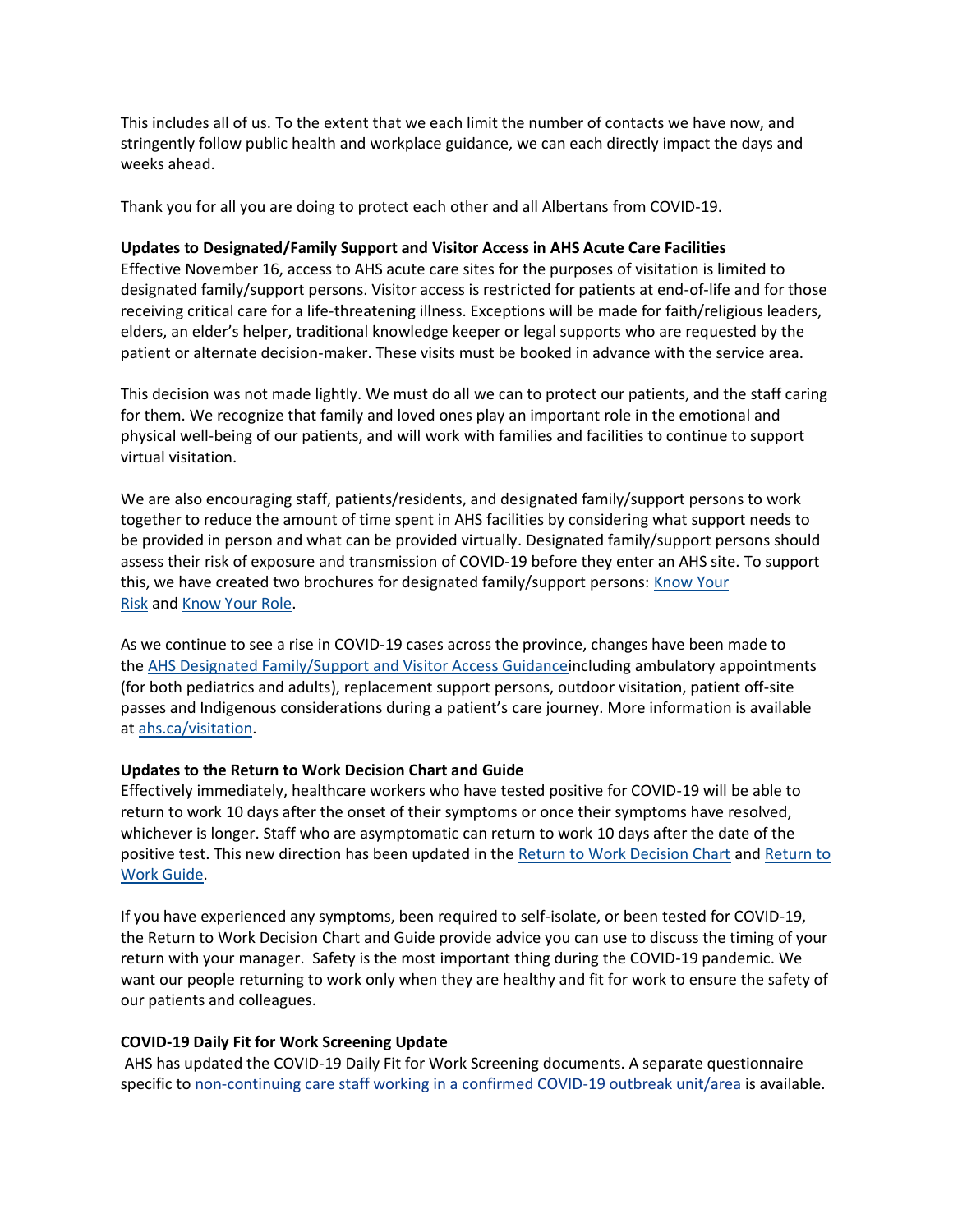Please remember to continue to check the latest updates to COVID-19 Daily Fit for Work Screening by visiting [ahs.ca/fitforwork.](https://www.albertahealthservices.ca/topics/Page17076.aspx) Specific screening for staff working at continuing care facilities (hospice, long term care, designated supportive living, or congregate living) must continue to meet requirements from the latest Chief Medical Officer of Health [Orders.](https://www.alberta.ca/covid-19-orders-and-legislation.aspx) Information related to screening for people visiting residents and patients is available at [ahs.ca/visitation.](http://www.ahs.ca/visitation)

We all need to do our part to create and maintain a safe and healthy workplace to provide quality and safe patient care. It's important to complete your [fit for work screening](https://www.albertahealthservices.ca/topics/Page17076.aspx) before coming into work. Simple actions such as staying home when sick, physical distancing, [washing your hands](https://insite.albertahealthservices.ca/tools/hh/Page9900.aspx) regularly, and [continuous masking](https://insite.albertahealthservices.ca/tools/Page24798.aspx) can help keep everyone safe. We must all be diligent in modelling safe work practices such as adhering to [personal protective equipment \(PPE\)](https://www.albertahealthservices.ca/topics/Page17048.aspx) measures.

Options for fit for work screening are available through our [COVID-19 Daily Fit for Work Screening](https://www.albertahealthservices.ca/assets/info/ppih/if-ppih-covid-19-daily-fitness-for-work-screening-protocols.pdf)  [Protocol.](https://www.albertahealthservices.ca/assets/info/ppih/if-ppih-covid-19-daily-fitness-for-work-screening-protocols.pdf) Talk to your leader if you have questions about fit for work screening at your site.

### **Maintaining Healthy Hands**

Clean hands are healthy hands! Maintaining healthy skin is important to prevent skin breakdown. Remember to routinely use hand lotion throughout your shift and while away from work. To further protect your hands:

- · Only use AHS-provided hand hygiene products while at work
- Handwash with water of a comfortable temperature and lightly pat hands and wrists dry
- · Drink plenty of water; dry weather dries out the natural moisture in skin
- Wear winter gloves or mitts to protect hands from cold air
- · Wear appropriate task-specific gloves to protect hands from further irritation, such as when washing dishes by hands or handling chemicals

Refer to section 1.2 Hand Health – Prevention Measures in the [AHS Hand Health FAQ](https://www.albertahealthservices.ca/assets/info/hp/hh/if-hp-hh-hand-health-faq.pdf) for more information, including answers to commonly asked questions. If you have skin integrity issues, inform your immediate supervisor and submit a report in MySafetyNet.

For more information on hand hygiene, visit: [ahs.ca/handhygiene.](https://www.albertahealthservices.ca/info/Page6426.aspx)

# **Update on Hand Sanitizer**

AHS continues to distribute alcohol-based hand rub (ABHR) containing products made with pharmaceutical-grade ethanol to all facilities (e.g. 500 ml pump bottles). There are limited quantities of 1L Microsan® cartridges used to refill wall-mounted ABHR dispensers. As a result, distribution of these cartridges is being prioritized to areas based on factors such as patient population and risks of ingestion and theft.

Personal size (50 ml) ABHR is also readily available. Contact your Contracting, Procurement and Supply Management (CPSM) Site Services representative for ordering information.

If you have questions or concerns relating to ABHR, contact your Zone Emergency Operations Centre (ZEOC). For more information, visit: [ahs.ca/handsanitizer.](https://www.albertahealthservices.ca/topics/Page17146.aspx)

# **Celebrating a Safe Diwali**

Many in Alberta's community are celebrating Diwali this week and we want to offer our warm wishes as they enjoy the Festival of Lights and all it represents. We know this is an important celebration and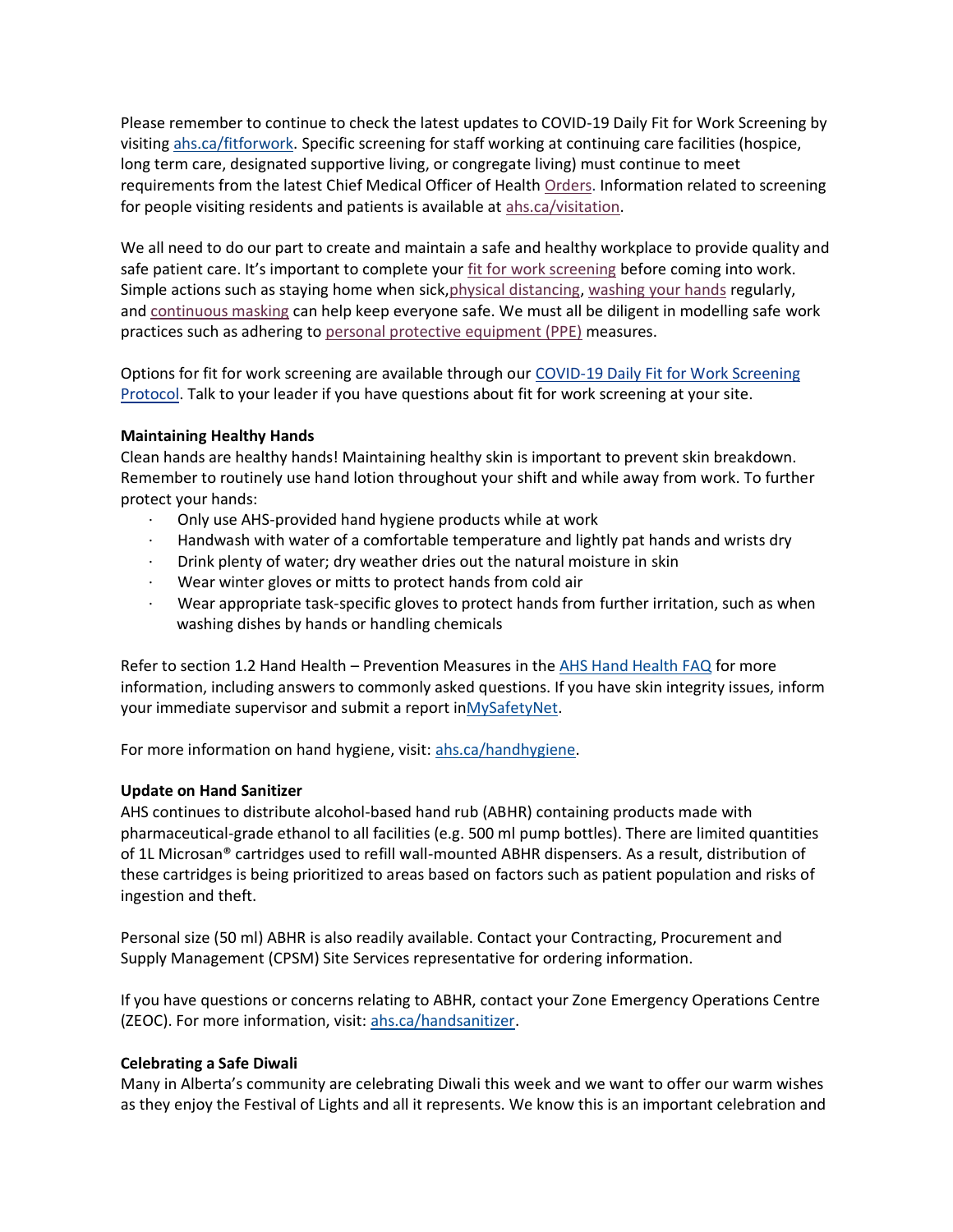this year it's perhaps even more important than ever to focus on positive activities, given current stress and pressures.

With COVID-19 cases rising in our province, we want to make sure that no matter what our celebrations and activities are, we continue to protect ourselves and others from this virus. Remember, at this time, no social gatherings are permitted in private homes in Edmonton and Calgary, or in communities on the province's watch and enhanced measures lists. Please consider staying connected with friends or family through Skype or Zoom. For those not living in an area under enhanced status, gatherings must be 15 or fewer people. Maintain a two-metre, or six feet, distance from people not in your cohort — for instance, people who don't live in your household.

This [video](https://www.albertahealthservices.ca/topics/Page17278.aspx) is a great reminder of the steps we can take to stay safe.



Happy Diwali to all of our friends and colleagues celebrating the Festival of Lights.

#### **Verna's Weekly Video Message — National Philanthropy Day**

November 15 is National Philanthropy Day, an opportunity to thank our many philanthropic partners and the donors, sponsors and volunteers who support Alberta Health Services.

Together, our partners raise over \$260 million each year for healthcare enhancements, including equipment, programs and research across the province and in our communities.

And they have continued to step up in support of our pandemic response, funding emerging needs and pursuing new partnerships in support of our patients and their families.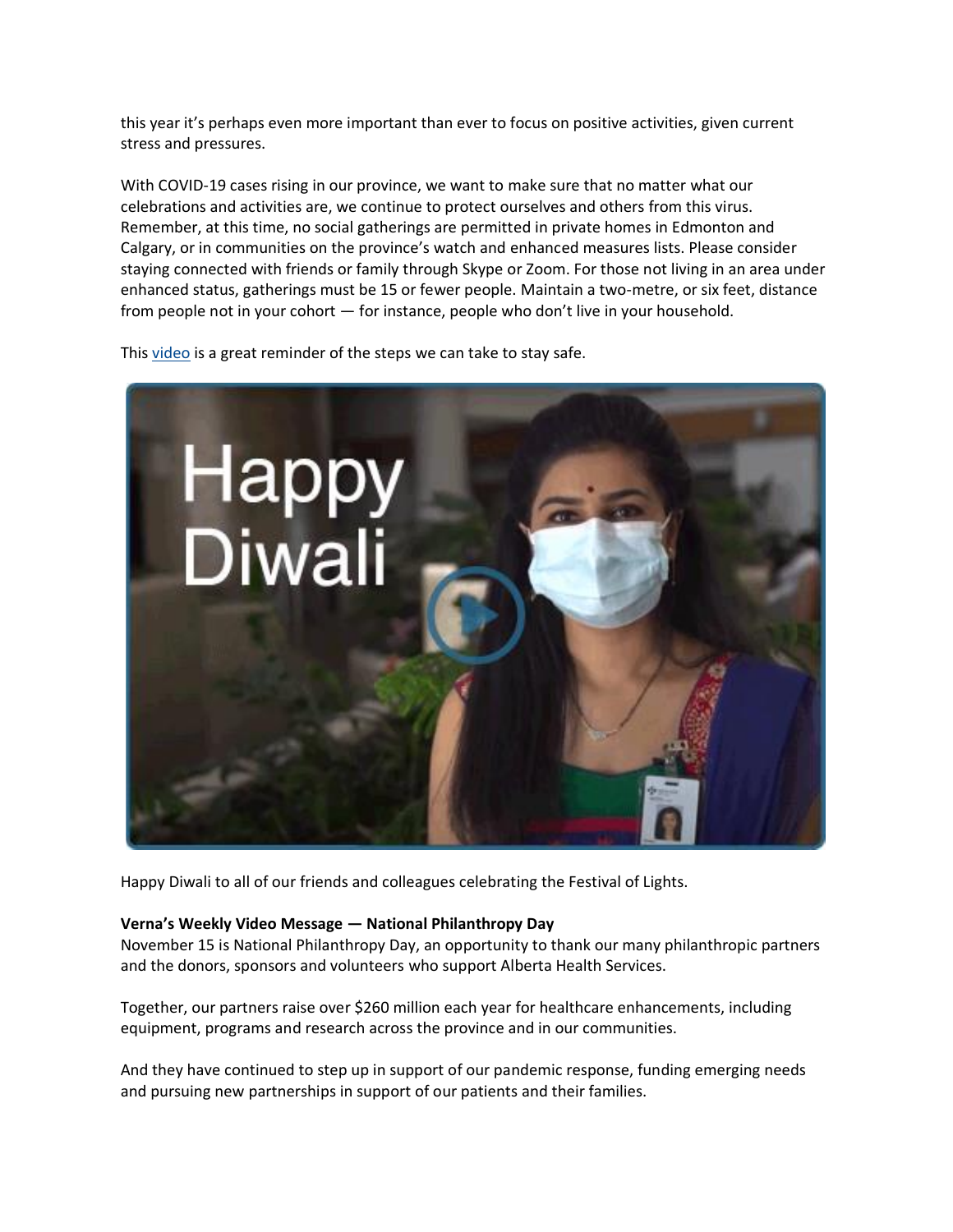We are proud of our work with our partners, and joining me (Verna) on the vlog to tell us more are:

- Wendy Beauchesne, CEO with Alberta Cancer Foundation.
- · Heather Bach, Executive Director with Medicine Hat and District Health Foundation.
- Mike House, President and CEO with Stollery Children's Hospital Foundation.

Wendy, Heather and Mike discuss [National Philanthropy Day, fundraising trends they are seeing](https://www.albertahealthservices.ca/Blogs/ceo/298.aspx#.X68hvWhKiUk)  [during the pandemic, and what the future holds for healthcare philanthropy.](https://www.albertahealthservices.ca/Blogs/ceo/298.aspx#.X68hvWhKiUk)



# **Photo of the Week — Sharing a Smile**

We're highlighting a photo every week which illustrates your efforts, compassion and achievements, as we respond to the pandemic and support Albertans who come to us for care.

This week's photo features respiratory therapist Heather Mughal sharing a smile with patient Gail Kidd.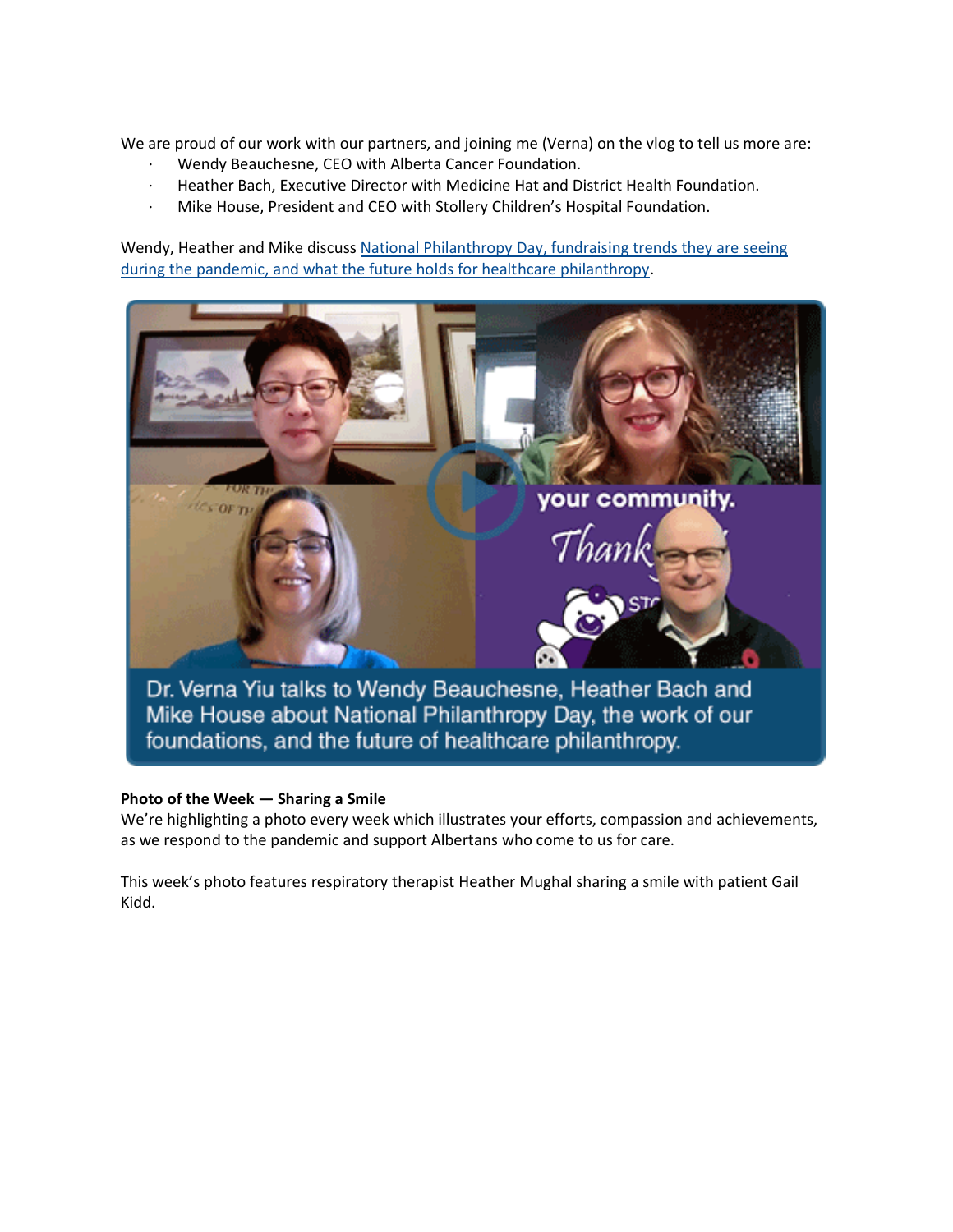

To see all our AHS photos, visit our [Instagram Gallery](https://www.albertahealthservices.ca/news/Page15439.aspx#photos) on the AHS website.

#### **Influenza Immunization Update**

More than one million doses of influenza vaccine have been administered in Alberta, an increase of mor 200,000 doses from last week. To date, there have been no reported cases of seasonal influenza. The th weekly influenza data report is now available at [ahs.ca/influenza.](http://www.ahs.ca/influenza)

This is a great start to the season. However, with the cases of COVID-19 on the rise, we need to continue what we can to keep influenza out of our healthcare system, so we can focus on COVID-19.

As healthcare leaders, we have a responsibility to arm ourselves against influenza by getting vaccinated. year, more than ever, it is imperative we protect our patients, our loved ones and our communities from further illness.

Check [Insite](https://insite.albertahealthservices.ca/hr/Page2108.aspx) for options to get the flu shot, [resources](https://insite.albertahealthservices.ca/hr/Page23712.aspx) to support this year's campaign and guidance on what to do if you experience [influenza-like symptoms after immunization.](https://insite.albertahealthservices.ca/Main/assets/hr/tms-hr-whs-influenza-immunization-after-care-covid.pdf)

[Click here](https://www.albertahealthservices.ca/influenza/influenza.aspx) for more on the clinics for the public, including your families. And, if you got your flu shot at a [public health clinic](https://www.albertahealthservices.ca/influenza/influenza.aspx), pharmacy or doctor's office, please complete the [Got My Flu Shot Form.](https://insite.albertahealthservices.ca/hr/Page25170.aspx)

In addition to influenza immunization, public health measures such as [physical](https://insite.albertahealthservices.ca/main/assets/tls/ep/tls-ep-covid-19-social-distancing-at-work.pdf)  [distancing,](https://insite.albertahealthservices.ca/main/assets/tls/ep/tls-ep-covid-19-social-distancing-at-work.pdf) [masking,](https://extranet.ahsnet.ca/teams/policydocuments/1/clp-ahs-use-of-masks-hcs-267.pdf) [limiting your social bubble](https://www.albertahealthservices.ca/topics/Page17166.aspx) and maintaining [hand hygienec](https://www.albertahealthservices.ca/assets/healthinfo/ipc/if-hp-ipc-flu-handwash-how-to.pdf)ontinue to be critical to our fight against COVID-19 and other cold and flu-like illnesses, including influenza.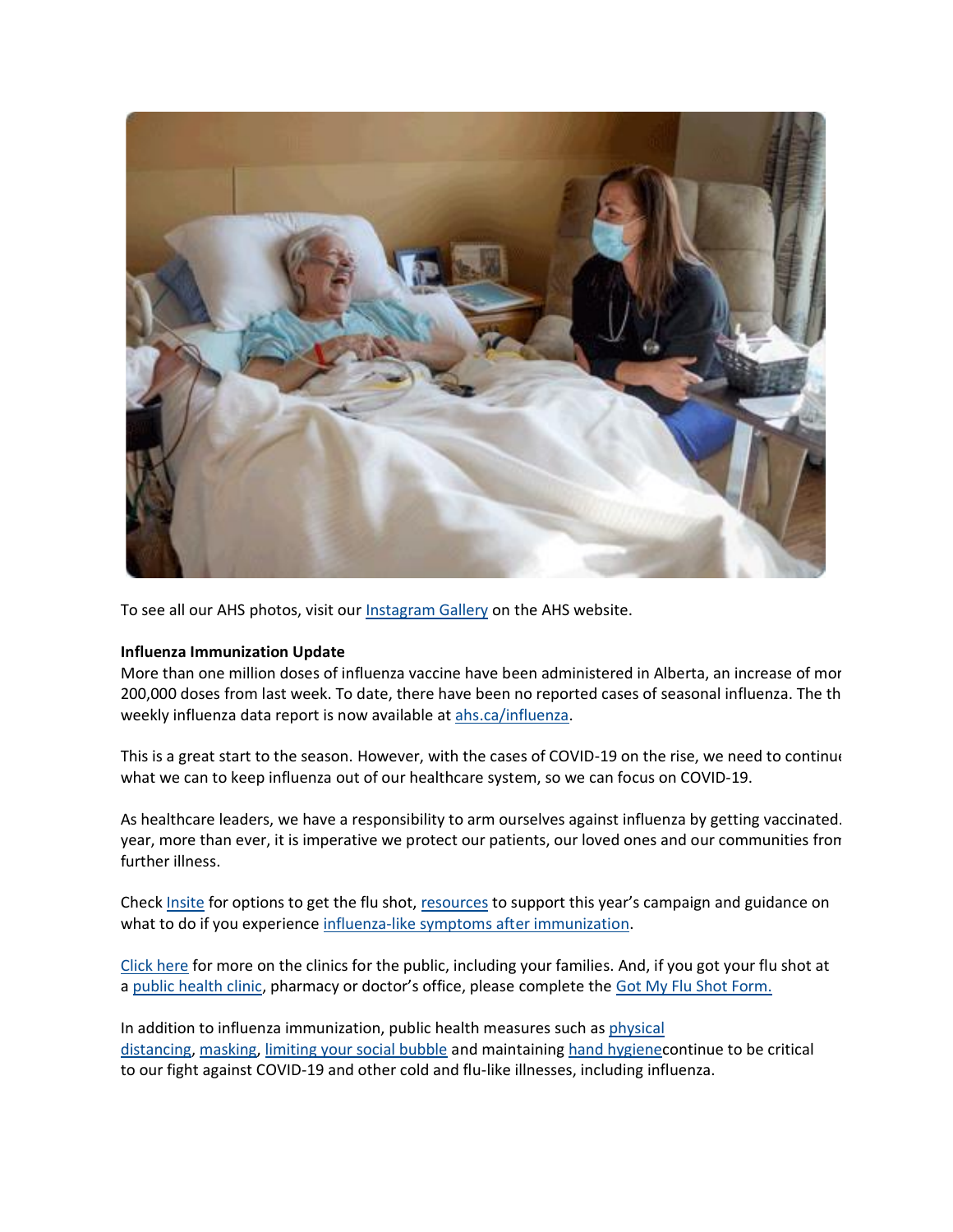Let's work together to protect each other from a vaccine-preventable illness and reduce the strain on our healthcare system.

### **Timing and Sequence of Connect Care's Upcoming Launches**

With the successful launch of Connect Care's second wave on October 24, we are starting to look ahead to our next launches. We know each launch of Connect Care involves thousands of people and hours of preparation. We want to acknowledge the efforts you are making to make Connect Care a reality in your waves, zones and sites, especially with the added pressures of COVID-19.

Wave 3 will launch on February 27, 2021, at 5 a.m. Teams are heavily involved in training and preparation for that launch, which will take place at 38 locations, including acute and combined acute/long-term care sites across the Calgary and North zones, and urgent care sites in Calgary Zone. This wave also includes related pharmacy and diagnostic imaging services, and Alberta Precision Labs (North Zone sites only) associated with these programs and services. The details of which sites are launching in Wave 3 can be found here.

Recently, the Connect Care Executive Committee approved the launch timing for Waves 4 and 5, as follows:

- · Wave 4 will launch Saturday, June 5, 2021, at 5 a.m. in Calgary and Edmonton Zones, including the Alberta Children's Hospital, Peter Lougheed Hospital, Glenrose Rehabilitation Hospital, Lois Hole Hospital for Women, Royal Alexandra Hospital and many Addiction and Mental Health programs and services in the Edmonton Zone. It incorporates related clinical support programs, including pharmacy, diagnostic imaging services, Alberta Precision Labs associated with these programs and services (Edmonton Zone sites only, plus genetics labs at Alberta Children's Hospital), Health Information Management, Nutrition and Food Services, and other support areas.
- · Wave 5 will launch Sunday, November 7, 2021, at 4 a.m. in various locations in all five zones. Major sites include the Foothills Medical Centre, Richmond Road Diagnostic and Treatment Centre, acute and combined acute/long-term care sites in Central Zone, the Centennial Centre for Mental Health and Brain Injury in Ponoka, Sylvan Lake Advanced Ambulatory Care Centre, Cancer Care, Screen Test and Alberta Kidney Care (Central, Calgary and South zones). It also incorporates all of the related clinical support programs, including pharmacy, diagnostic imaging services, and Alberta Precision Labs (Central Zone sites only) associated with some of these programs and services, Health Information Management, Nutrition and Food Services, and other programs.

Connect Care remains one of AHS' highest priorities. It will give patients and their healthcare team a more complete picture of their health history, improved access to consistent information on best practices, and other resources at their fingertips. It will facilitate communication between patients and their healthcare providers, and among members of the healthcare team.

Connect Care is being introduced to all AHS programs, facilities and many AHS partners in phases, which started in 2019 and will continue through 2023. The full implementation timelines and sequencing are available, [here.](https://insite.albertahealthservices.ca/main/assets/cis/tms-cis-connect-care-wave-detail-pages.pdf%22%20%5Ct%20%22_blank)

For more information about Connect Care, please see [Insite](https://insite.albertahealthservices.ca/cis/Page12170.aspx%22%20%5Ct%20%22_blank) or [ahs.ca/connectcare](http://www.ahs.ca/connectcare)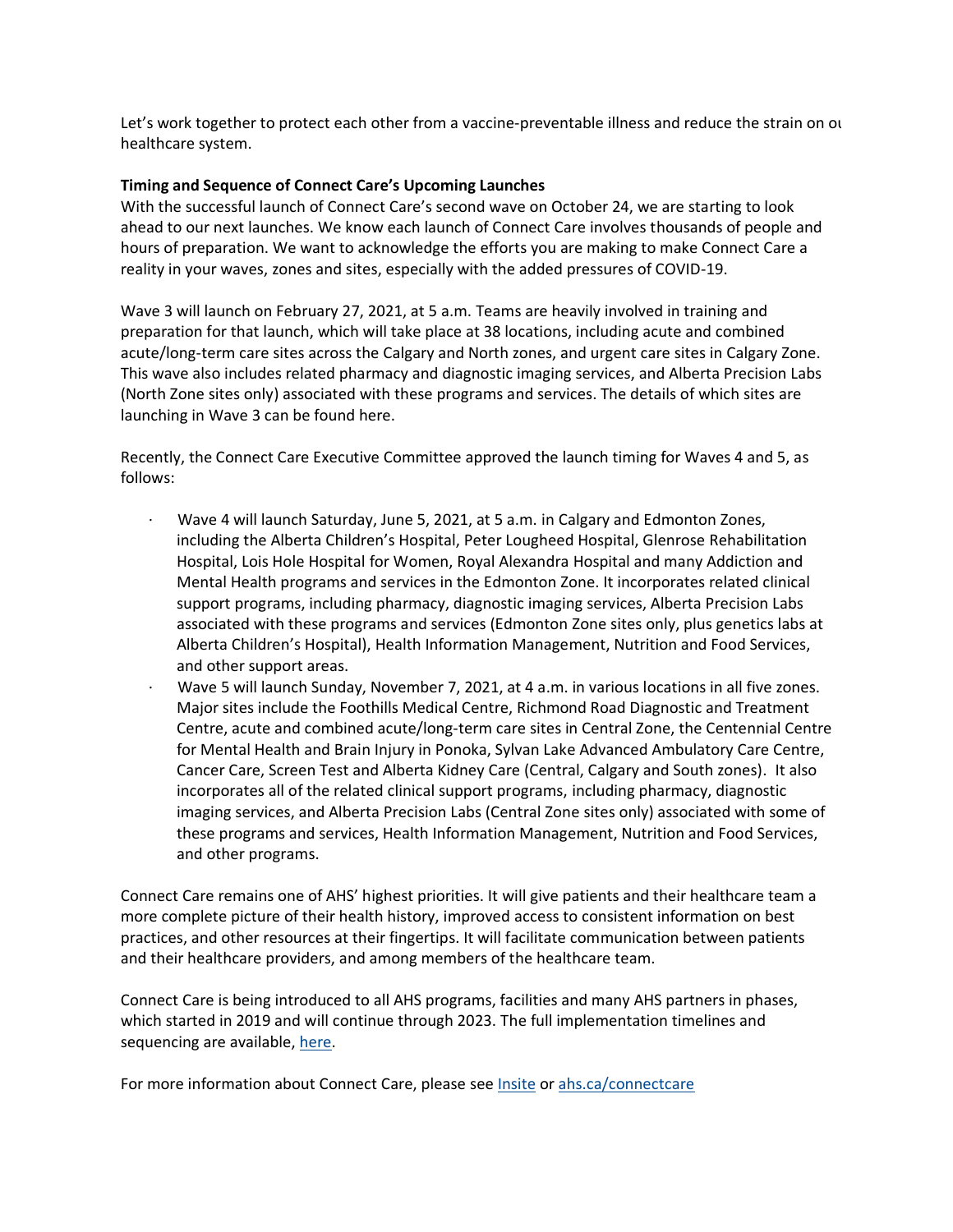### **Our People Strategy Webinar: Standing Together Against Racism – Nov. 18**

Join us Wednesday, November 18, from 9:30 a.m. to 10:30 a.m. for the latest Our People Strategy webinar: Standing Together Against Racism. We know that these unprecedented times (with COVID-19 and the growing conversations about racism and intolerance) have varying impacts on different groups. This webinar will focus on sharing personal and powerful stories, and address how current events and our workforce are guiding AHS into the future.

To register for this webinar, please email [People.Strategy@ahs.ca.](mailto:People.Strategy@ahs.ca)

### **Foundations Show Innovation with Holiday Fundraising Events**

This time of year, many of our foundation partners host their annual holiday fundraising events. Whether it is the Festival of Trees in Grande Prairie or the Christmas Tree Festival in Lethbridge, these events are a longstanding tradition in communities across Alberta.

Each event provides an opportunity for families and friends to kick off the holiday season and support a great cause. However, with COVID-19, our partners have needed to look at different ways of hosting their events this year.

Instead of an in-person gala or luncheon, our partners are re-inventing their events so they take place virtually, or in a safe, physically-distanced way. While events like the Festival of Trees will look much different this year, the foundations have done a remarkable job at planning new and innovative activities for their communities, such as virtual visits with Santa, physically-distanced winter wonderlands, and online auctions.

This year has been challenging for everyone—including our philanthropic partners—and we want to take this opportunity to thank them for their ongoing support, perseverance and commitment toward healthcare in our province. As you and your loved ones get ready for the holiday season, we encourage you to consider taking part in one of their upcoming fundraising events, listed below:

- · Nov. 12 Dec. 12: [Christmas Tree Festival \(Chinook Regional Hospital Foundation\)](http://crhfoundation.ca/events/tree_festival.php)
- · Nov. 14 28: [Festival of Trees \(Red Deer Regional Health Foundation\)](https://www.reddeerfestivaloftrees.ca/)
- Nov. 14 28: [Festival of Trees \(Northern Lights Health Foundation\)](https://www.northernlightshealthfoundation.ca/festival-of-trees.htm)
- · Nov. 16 Dec. 15: [Avenue of Trees \(Sheep River Health Trust\)](https://sheepriverhealthtrust.ca/avenue-of-trees/)
- Nov. 20 Dec. 20: [Festival of Trees \(University Hospital Foundation\)](http://www.festivaloftrees.ca/)
- · Nov. 22 29: [Festival of Trees \(Grande Prairie Regional Hospital Foundation\)](https://www.festivaloftreesgp.ca/what-to-do/)
- Nov. 29: [Calgary Santa Run & Walk \(Calgary Health Foundation\)](https://www.calgaryhealthtrust.ca/events/event-list/2020/calgary-santa-run-walk/)
- Dec. 4: [Candy Cane Gala \(Alberta Children's Hospital Foundation\)](http://www.childrenshospital.ab.ca/site/PageServer?pagename=ccgala)
- Dec. 7: Snowflake Gala [Snowed In \(Stollery Children's Hospital Foundation\)](https://www.stollerykids.com/events/signature-events/snowed-in.aspx)

# Be Well - Be Kind

#### **Sharing the Love**

AHS teams appreciate their colleagues and continue to make sure they know it. The following messages can be found on the [Sharing the Love](https://www.albertahealthservices.ca/about/page13797.aspx) pages. Please take a moment to recognize those you work alongside. It can make all the difference in someone's day.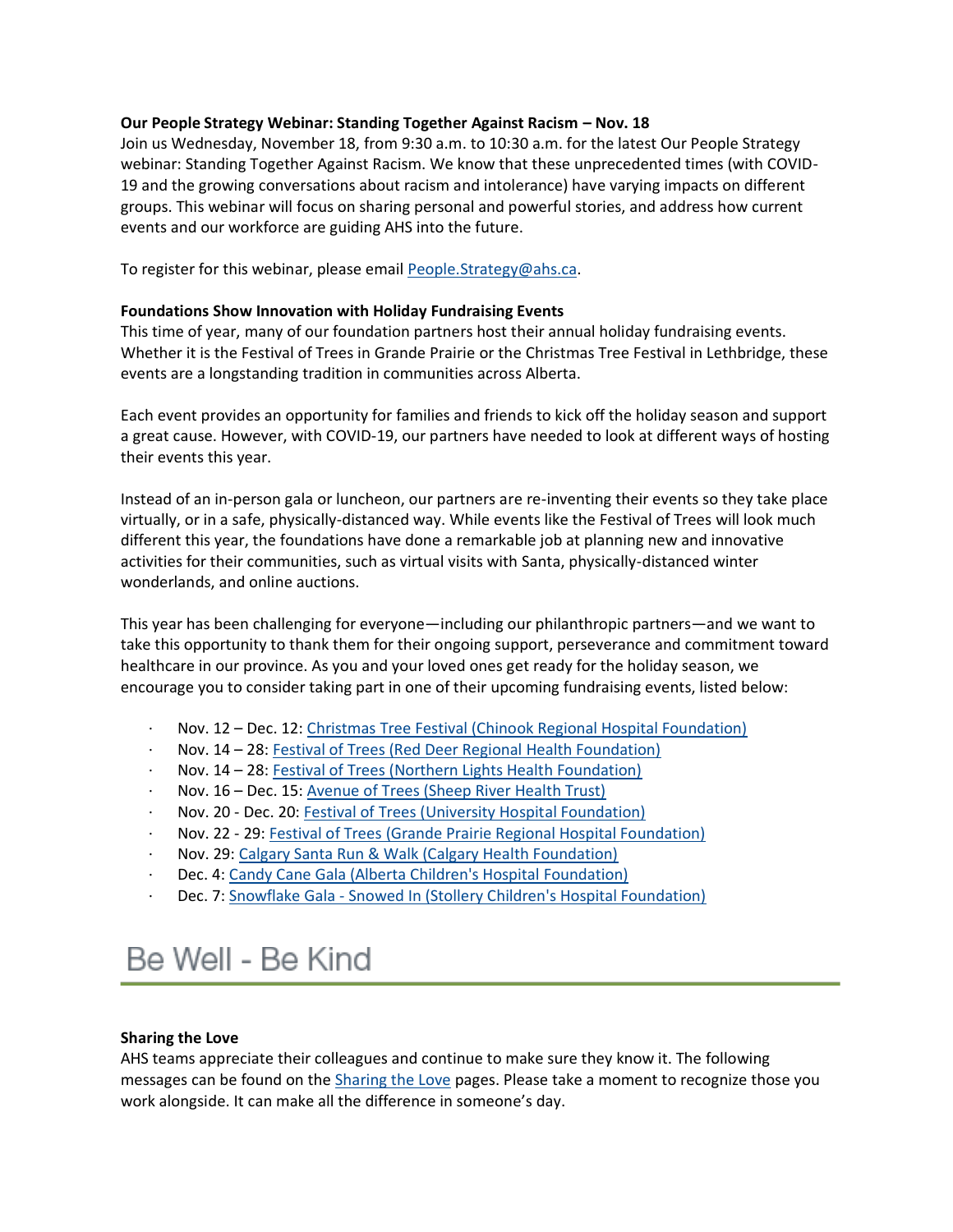#### *Thank you Connect Care Wave 2*

We want to thank you for all that you have done for this successful rollout of Wave 2. As part of this launch, you and your colleagues helped us achieve a 4/5 rating from Epic on the Wave 2 implementation. Under normal conditions this would be an extremely great achievement, never mind doing it under the current circumstances. Keep up the good work.

The AHS Board

#### **Appreciation cookies sweeten the day in Barrhead**



"Thank You" cookies sweetened the day for all on Nov. 4 at Barrhead Health Care Centre when Linda Wolfram, site manager, personally delivered the individually-wrapped treats to her many team members. In the absence of being able to gather properly for a staff appreciation event during the pandemic, the cookies said it all with their message on an accompanying tag: "You are all Super Heroes! Thank you for everything you do." Naturally, the yummy sweets were very warmly received.

- Amanda P.

#### *Thanks for all you do*

times. Please take care of yourselves, too!

Thank you for all of your hard work! We are so proud of you! - Anonymous Thank you for your bravery and dedication displayed in the face of the pandemic. - Anonymous To healthcare workers, thank you so much for taking care of us, especially during these hard

- Anonymous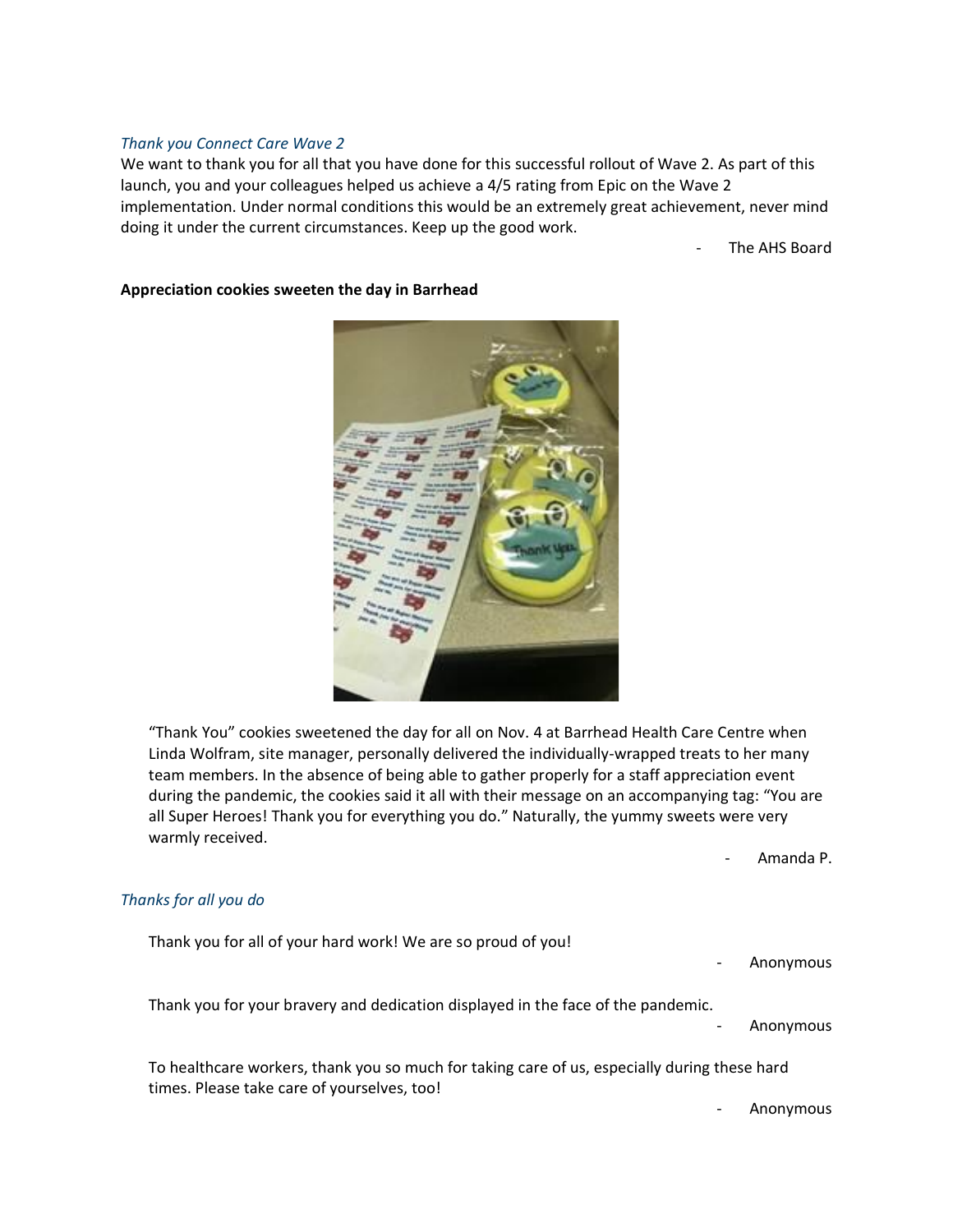# **\*\*\*Please share this information as appropriate\*\*\***

# **Gratitude from Albertans**

Everything you and your colleagues do every day to provide safe quality care to all Albertans is being noticed. Messages of gratitude keep pouring in from across the province and beyond during the COVID-19 pandemic. We want to share a few recent messages of thanks with you — and you can see others on our [Sharing the Lovew](https://www.albertahealthservices.ca/about/page13797.aspx)ebpage:

I just want to say how grateful we are in the Sturgeon IV Therapy Clinic to all of the departments who have helped us with our hiccups since going live with CC! Lab, RT, ER, Blood Bank, Management, Physicians, Inpatients, and CC Super Users at the Sturgeon - You have all stepped up to help our ambulatory clinic work out our particular kinks and we want you to know how much we appreciate your kindness and patience! Thank you, thank you, thank you!!!

- Suzanne M.

Dear ALL healthcare workers, We are so grateful to have you and wish to thank you for all your long hours spent taking care of the sick! You are rock stars!

- Anonymous

# **Wrapping Up — Standing Together**

Let's be frank - it's been a hard dose of reality this week as we face more restrictions in our province to help manage the spread of COVID-19. We know that you most directly feel the stresses this pandemic is putting on the health system and you witness the toll it is taking on our healthcare teams, patients and families, firsthand. You also sometimes bear the brunt of the anger and frustrations Albertans have when they enter our care, or even as they see you as representatives of the health system.

This feels like a very good time to remind ourselves that we need to be kind to one another. And to remember that none of us wants this pandemic. None of us wants the restrictions that it is bringing. None of us wants to have our routines and activities disrupted. We are truly in this together, because we are forced to face it head on as a province, but also because Albertans come together when we're put to the test. We want to help each other, we rise to the occasion, we do the right thing and we join forces to affect change.

It's something we said often at the start of the pandemic, and perhaps bears repeating: together, we can make a difference and reduce the spread of COVID-19 – by heeding the health protocols, taking the steps to reduce our contacts, and supporting one another every step of the way. We've impacted the spread of COVID-19 in the past months and we can do it again. Don't give up and don't forget to reach out if you need help. There are resources for you, as noted above. We will continue to stand together as AHS and as Albertans, to protect the health of our families, friends and those who are most vulnerable. Thank you for being examples of hope to your communities and for modelling the measures that will help us recover from COVID-19.

As always, with gratitude and appreciation.